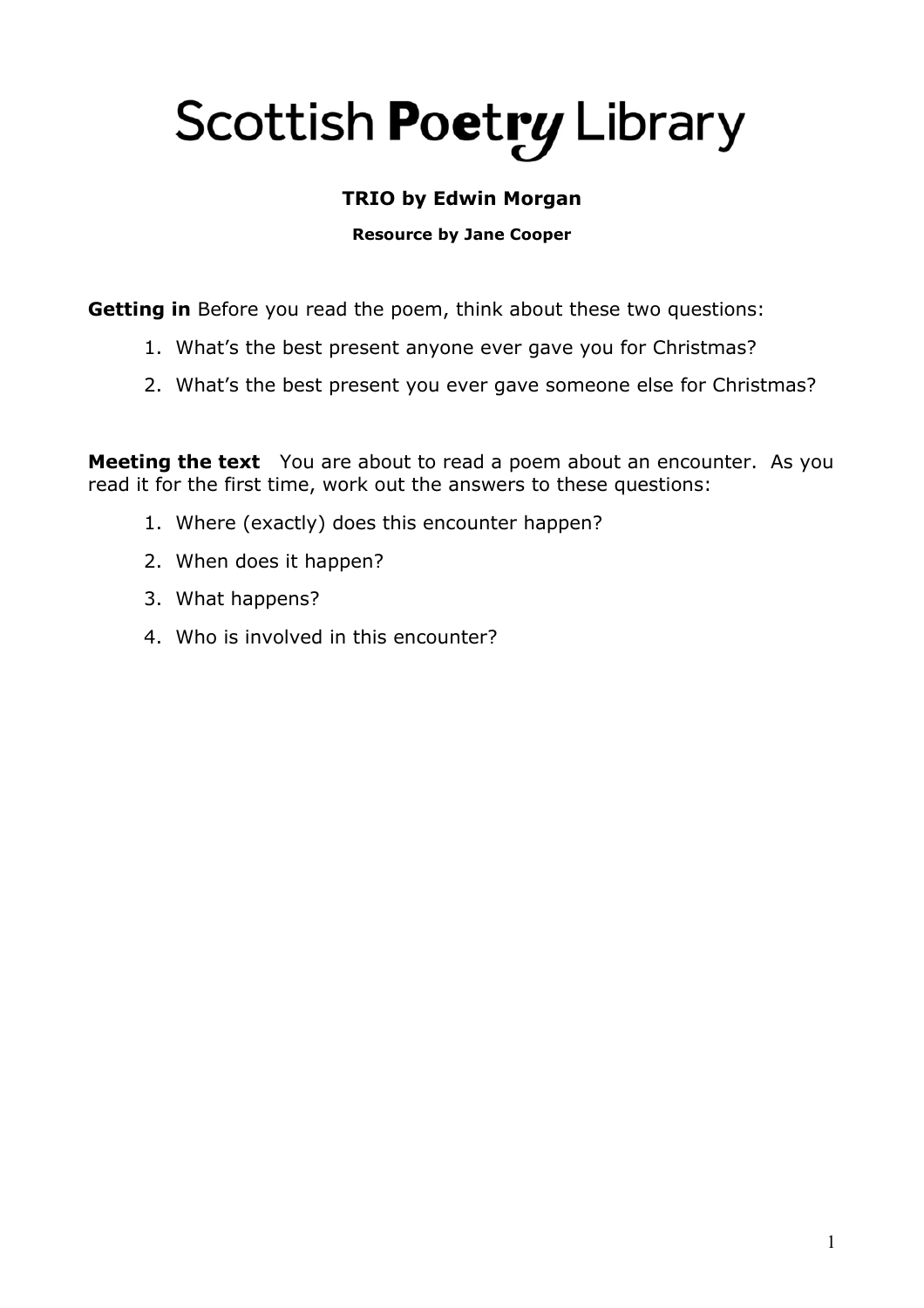## *TRIO*

*Coming up Buchanan Street, quickly, on a sharp winter evening a young man and two girls, under the Christmas lights - The young man carries a new guitar in his arms, the girl on the inside carries a very young baby, and the girl on the outside carries a chihuahua. 5 And the three of them are laughing, their breath rises in a cloud of happiness, and as they pass the boy says, "Wait till he sees this but!" The chihuahua has a tiny Royal Stewart tartan coat like a teapot holder, the baby in its white shawl is all bright eyes and mouth like favours in a fresh sweet cake, 10 the guitar swells out under its milky plastic cover, tied at the neck with silver tinsel tape and a brisk sprig of mistletoe. Orphean sprig! Melting baby! Warm chihuahua! The vale of tears is powerless before you. Whether Christ is born, or is not born, you put paid to fate, it abdicates under the Christmas lights. 15 Monsters of the year go blank, are scattered back, can't bear this march of three. - And the three have passed, vanished in the crowd (yet not vanished, for in their arms they wind 20 the life of men and beasts, and music, laughter ringing them round like a guard) at the end of this winter's day.*

#### **Thinking through**

Write down everything you know about the story of the Nativity – what Christians believe happened around the time of the birth of Jesus.

**LET'S GET TO WORK** As we study this poem we'll think look especially at how Morgan conveys this scene, including the three characters and what they are carrying. We'll go on to examine how he uses these to put across an idea. Throughout all of this, we'll see how this poem can be compared to "*Good Friday"*, which you will also find on this website.

Morgan did not divide the poem into verses. However, to help us study it, we're going to break it down into four sections.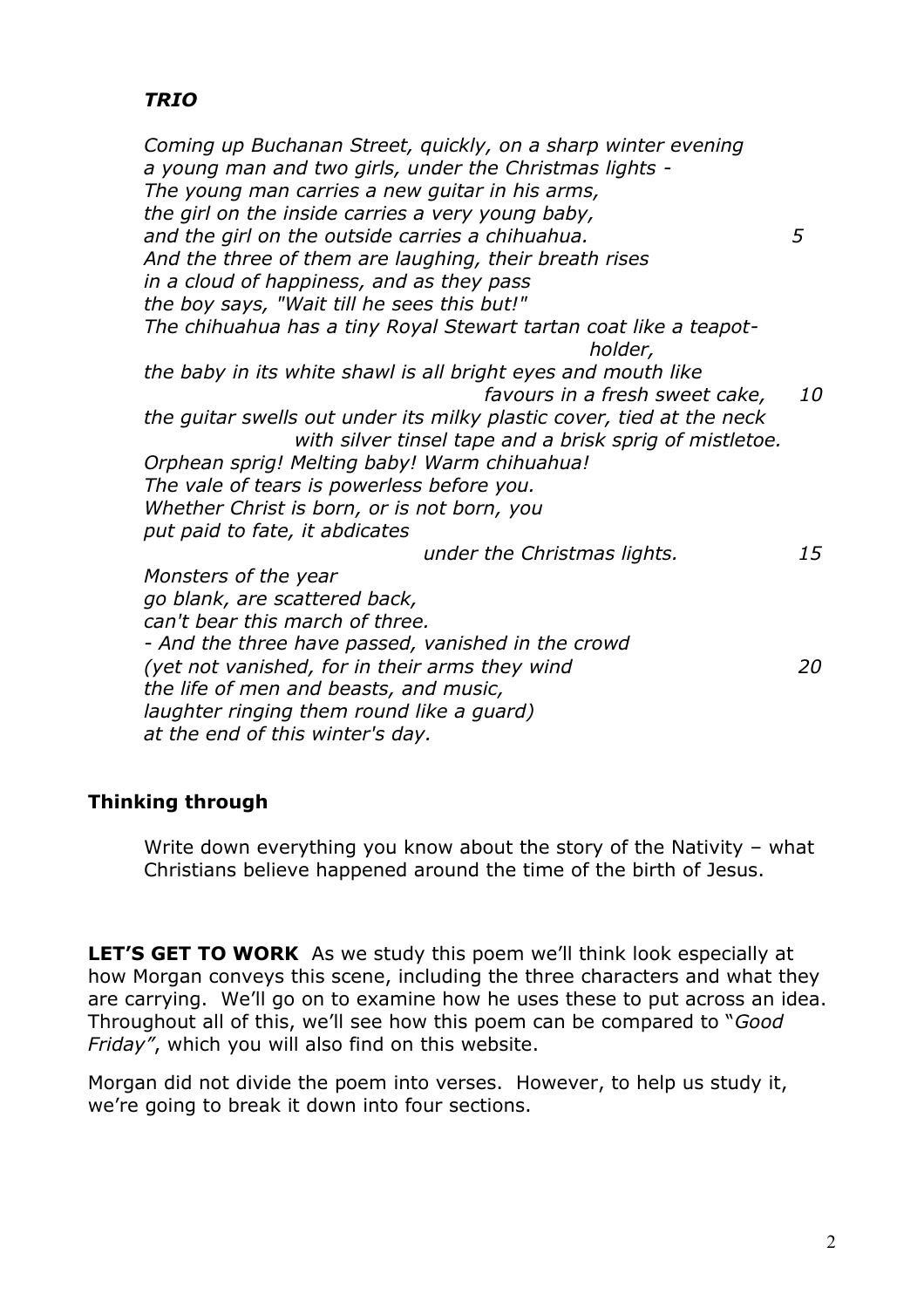#### **Section 1 - The title to the end of line 8: "TRIO . . . sees this but!"**

**The title**, TRIO, has a **denotation**, a basic, straightforward, dictionary meaning. At the most basic level it just means three of something, in this case the three people the narrator sees.

However the title also conveniently suggests three things. These are the **connotations** of the word – the ideas that the word suggests and sparks off for us when we read it.

- 1. It suggests three people playing music together in a small group. This idea fits this poem because there's a musical instrument in it, the guitar the young man is carrying. The idea of music goes with the general mood of happiness and celebration in the poem.
- 2. We'd hope that a group playing music together will be in harmony with each other. This ties in with the idea that the three people in the poem are in harmony with each other, that they have a close and loving relationship. By the end of the poem, the narrator uses these three characters to celebrate the possible harmony and togetherness of the whole human race.
- 3. The three people in the poem may suggest the three kings or three wise men from the Nativity story.

Morgan brings the poem to life straight way by using **realistic details**, and by writing in **present tense**. (He does this in "*Good Friday*" too, and also in another of the set poems, "*In The Snack Bar*".)

- A. List 6 details we know from the first 2 lines of the poem.
- B. List all the present tense verbs Morgan uses from the title to line 8.

The **opening line** of the poem sounds a little negative. We are told that it is "*winter*", that the weather is "*sharp*", and we know it must be dark as Morgan says it's "*evening*". This might suggest to us that the poem is going to be a negative one. But it's not. The poem is so happy and positive that it stands as a contrast to that opening line. This might suggest two possible ideas:

**Perhaps** that Morgan is saying we can find happiness in all sorts of unexpected or unlikely places.

**Perhaps** that Morgan himself, or his narrator, was feeling rather negative before he saw the three young people, but that seeing them really cheered him up.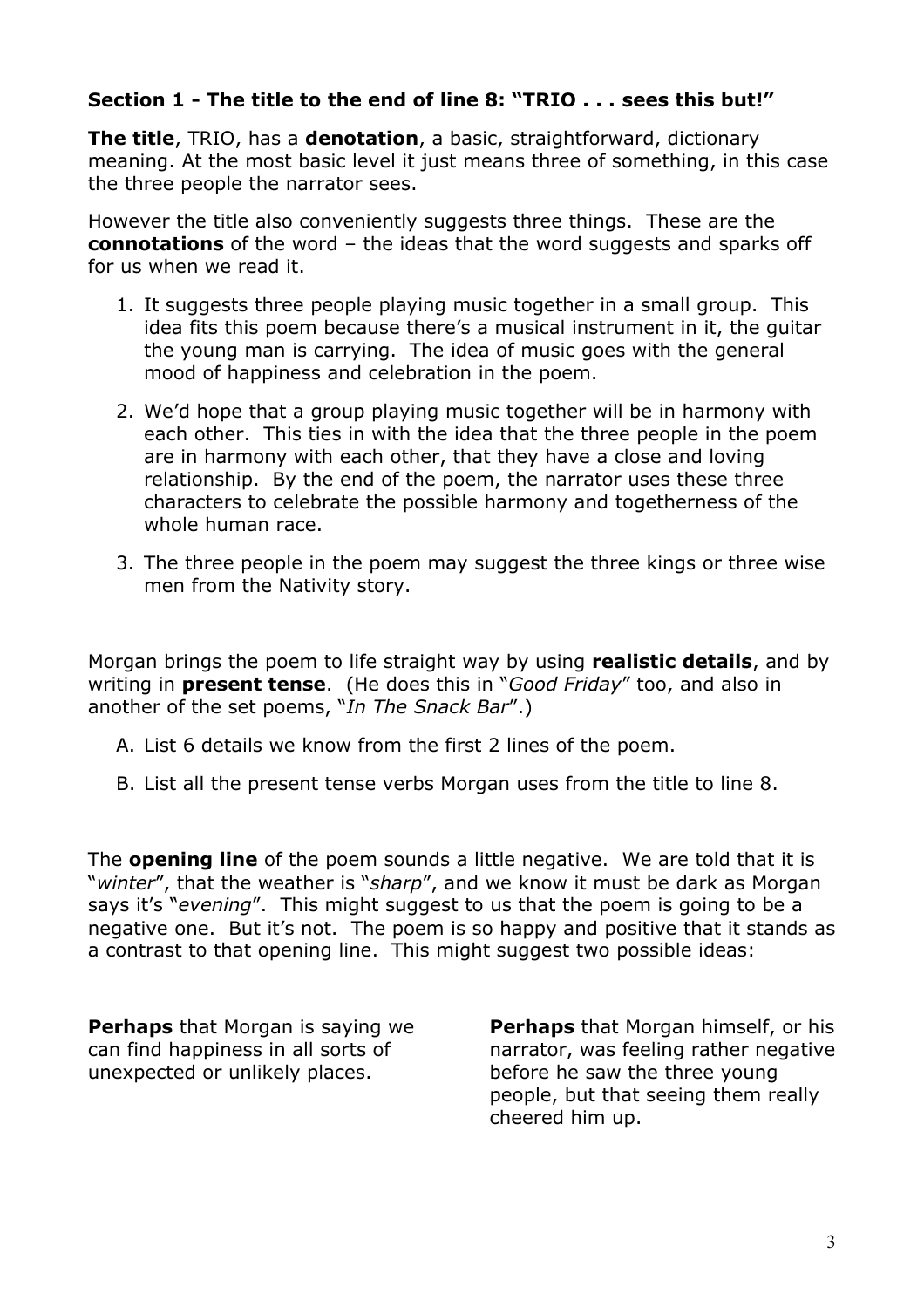Morgan uses **repetition** in these lines:

- A. How often does he use the word "*young*"?
- B. How often does he use the words "*girl*" or "*girls*"?
- C. What effect does he get from repeating these words?
- D. How often does he repeat the word "*carries*"?
- E. What effect does he get from repeating that word?

Morgan uses the **connotations** of one word in particular. He tells us the three young people are "*under the Christmas lights*". In this phrase, "*under*" suggests that the people are being watched over and protected. This idea of safety and protection is one we will keep coming back to as we study the rest of the poem.

This word "*under"* gives us another idea too. At Christmas we put lights on the three and we put presents under it. If the young people are under the lights, Morgan is saying that, even though one of them is carrying a present, they themselves also are presents. They are a gift to him because they made him feel so joyful and hopeful.

The "*Christmas lights*" in this part of the poem may be a **symbol** – something that is really there in the poem but also stands for another idea. If the three young people stand for the three wise men from the Nativity story then the lights Morgan sees in Buchanan Street may also stand for the star the wise men followed as they took their gifts to the baby Jesus. If you're not convinced, this may help: just like the kings or wise men, each one of these people in the poem is carrying something precious.

There are lots of **suggestions of fragility** in this part of the poem. The guitar is not in a proper musical instrument case. The baby is very young and therefore in need of protection. A chihuahua is a very tiny sort of dog.

Morgan also makes careful **word choice** of "*cloud*". The trio's breath "*rises in a cloud of happiness*." The cloud suggests their togetherness because it joins their breath together. The actual, real warmth of their breath compared to the cold air is visible as a real, **literal** cloud of vapour. This cloud also has a metaphorical meaning: it shows us the **metaphorical** warmth between them, their bond of friendship that keeps them together.

Lastly in this section, Morgan uses **Glaswegian dialect** to increase the sense of the poem happening in a real place.

- Quote the line in which this dialect is used
- Explain how you know this is Glaswegian dialect.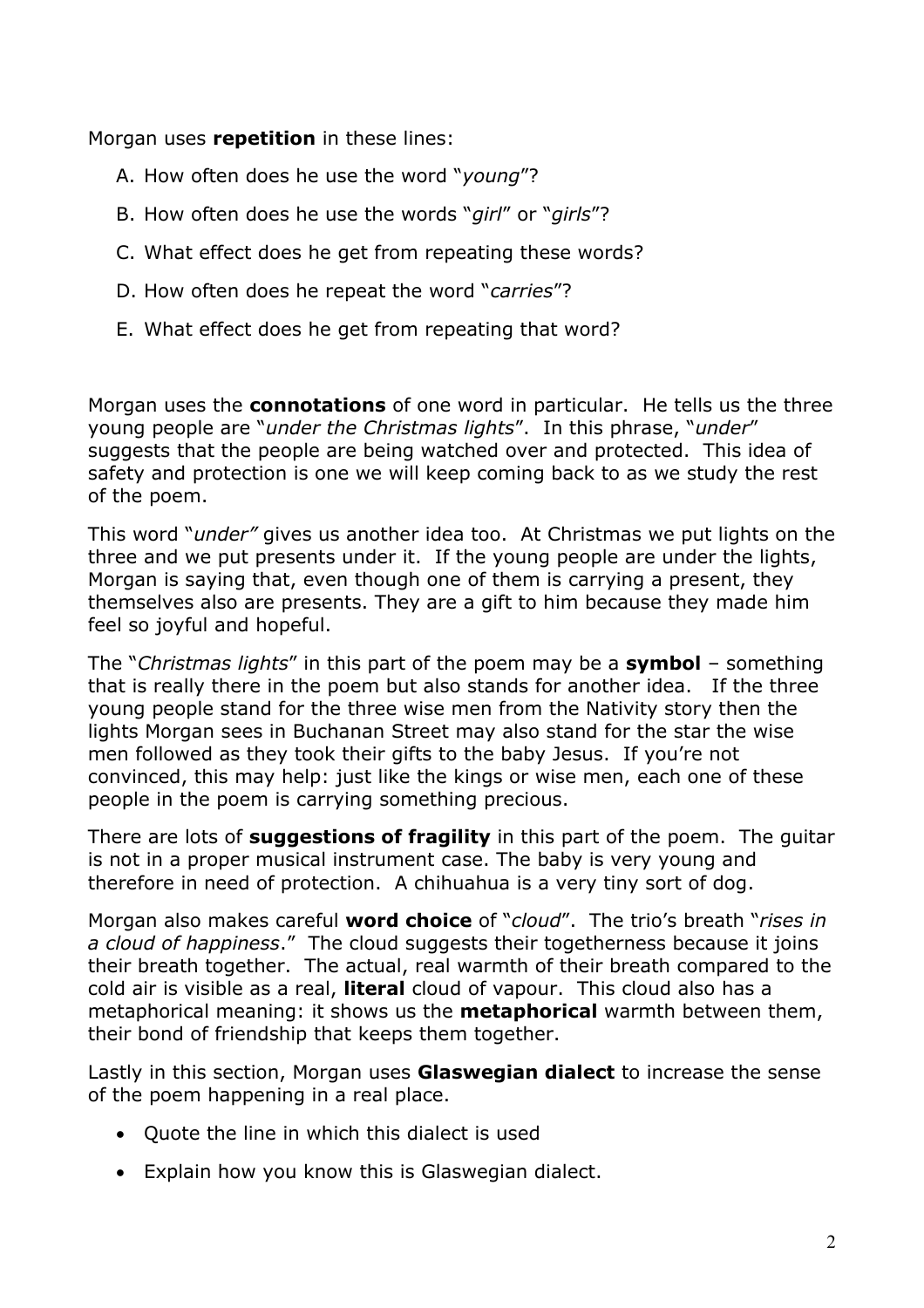## **Section 2 - Lines 9 to 11: "The Chihuahua . . . sprig of mistletoe."**

In just three lines of the poem, Morgan packs in an incredible amount of detail. This tells us how important these lines are to him.

**ACTIVE LEARNING** You'll need three sheets of A4 paper. In the middle of the first sheet, draw the chihuahua as it is described in these lines. In the middle of the second sheet, draw the baby as it is described in these lines. In the middle of the first sheet, draw the guitar as it is described in these lines. Under each picture, write the line of the poem that goes with it.

As you work through the material about these lines, annotate your drawings with notes to help you remember and understand what you have learned. There's going to be a lot of detail, and this will help you keep track

We've noticed already that the baby, the guitar, and the dog are all **fragile**. Now we see however that they are all **safe**.

- What protects the Chihuahua? How do we know it is loved and cared for?
- What protects the baby? How do we know it is loved and cared for?
- What protects the guitar? How do we know the young man is proud of it?

Let's look at the three descriptions in more detail.

The **chihuahua** is a lovely mixture of foreign and Scottish. It's a Mexican breed of dog but its tartan coat is very Scottish. So, the dog may be there to show that Morgan believes in a Scotland where foreigners are welcome and can become part of our nation. The little dog might also be there to remind us of the animals in the nativity story, who gathered round the baby Jesus in the manger.

There's a nice contrast between the dignity of the "*Royal*" tartan and the silliness of the "*teapot holder*", like something your granny might have. The teapot holder also makes us think of warmth and care.

The **baby** gives us another connection to the Christian Nativity story, reminding us of the baby Jesus. The *"white"* colour of the shawl (and probably of icing on the cake too) has connotations of innocence and purity, which are very special qualities.

The baby's "*bright*" eyes tell us it is alert, interested in the world and excited about it. This is a lovely positive thing in itself, but it also fits with a poem in which the writer is very alert to what he sees in the world, and feels very positive about it.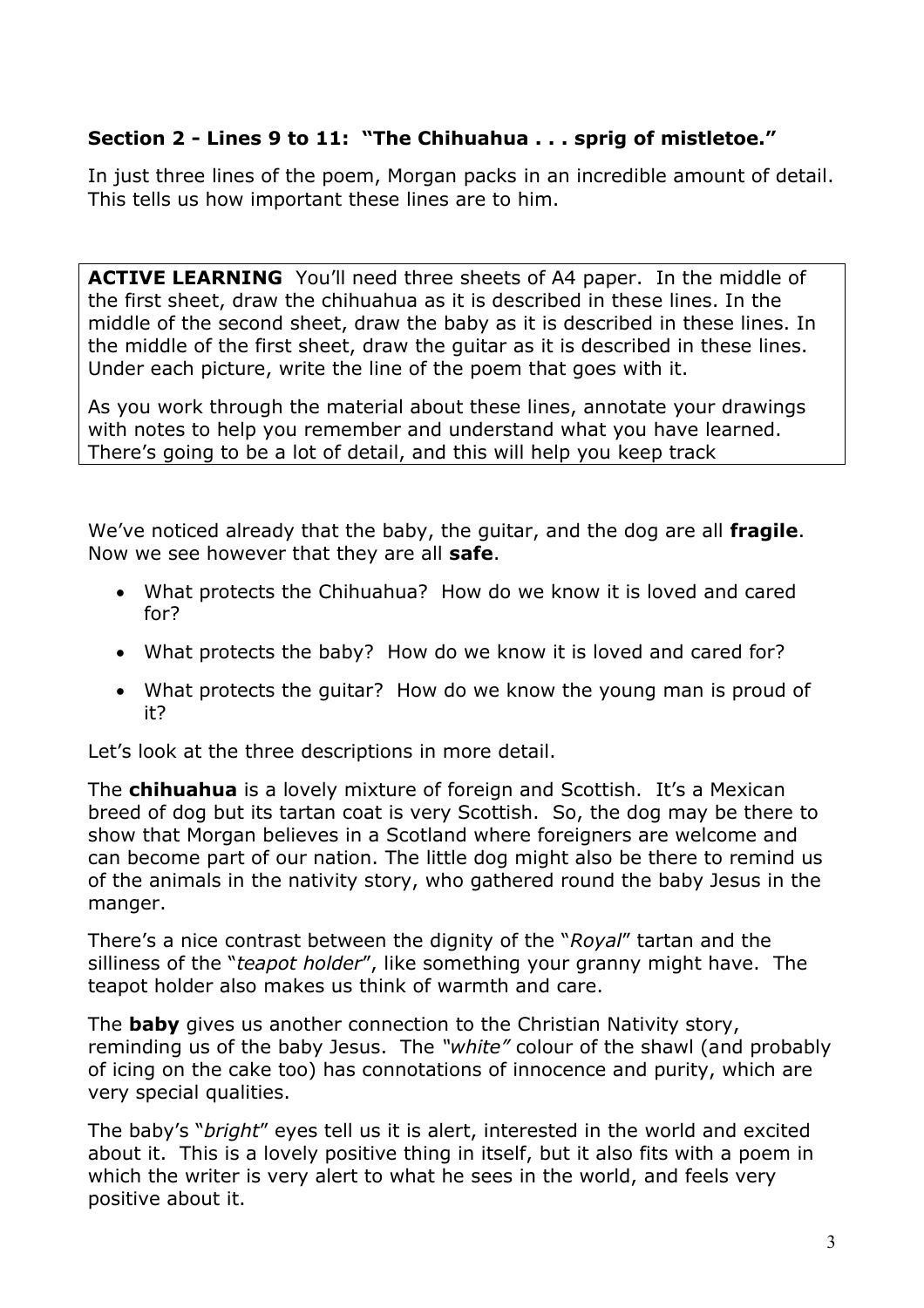The baby's eyes and mouth are said to be "*like favours in a fresh sweet cake*". The words "*fresh*" and "*sweet*" both have very positive connotations. If the cake has favours – little hidden treats – in it, then it is most likely a wedding cake or a Christmas one. Both of these usually have white icing, going back to the idea of innocence and purity. A wedding cake celebrates love and the start of an important new phase of life. A Christmas cake is usually shared with people we love, our family and friends. If you got a favour in your slice of cake it would be a nice surprise, just as seeing these three young people and the things they are carrying is a treat and a surprise for Morgan.

The **guitar** "*swells out*" under its cover. This suggests that the young man carrying it is swelling with pride because he knows he's chosen a wonderful present that will make someone very happy.

The "*milky*" colour of the cover ties in with the idea that babies live on milk. Milk is something natural and very nurturing.

The "*silver*" colour of the tinsel tells us the guitar is being treated as something precious and valuable. This is not because of how much it might have cost, but because of the happiness it will bring.

The "*mistletoe*" makes us think of love, and the description of the sprig as "*brisk*" suggests life and energy that ties back in with all the ideas earlier in the poem about youth and newness.

You should also have noticed that these three lines about what the people are carrying are the longest three lines in the poem. Morgan does not break them up or shorten them because he wants to show that love, happiness and generosity should not be restricted.

#### **Section 3 - Lines 12 to 18: "Orphean sprig! . . . march of three."**

In the first line here Morgan uses three **exclamation marks**. It's as if he's almost shouting out with joy. Seeing this everyday, even slightly comical, scene gets him celebrating life. It's so uplifting that he feels optimistic.

The poem shows that we can find real happiness in very ordinary things, even in things we have only seen and not actually experienced: Morgan is only watching these people, he is not one of them. It also shows us what good poets do – they look at life in a special way and find the poetry in it.

The poet uses an **allusion** to the Greek myth of Orpheus. An allusion is when a writer refers to something he expects his readers to recognise and understand.

Orpheus was a poet and musician. He was so talented that he could charm all living things, and even inanimate things like stones, with his music. When his lover Eurydice got trapped in Hades, the ancient Greek version of Hell, Orpheus led her back out from the underworld by getting to follow the music from his lyre (a kind of small harp).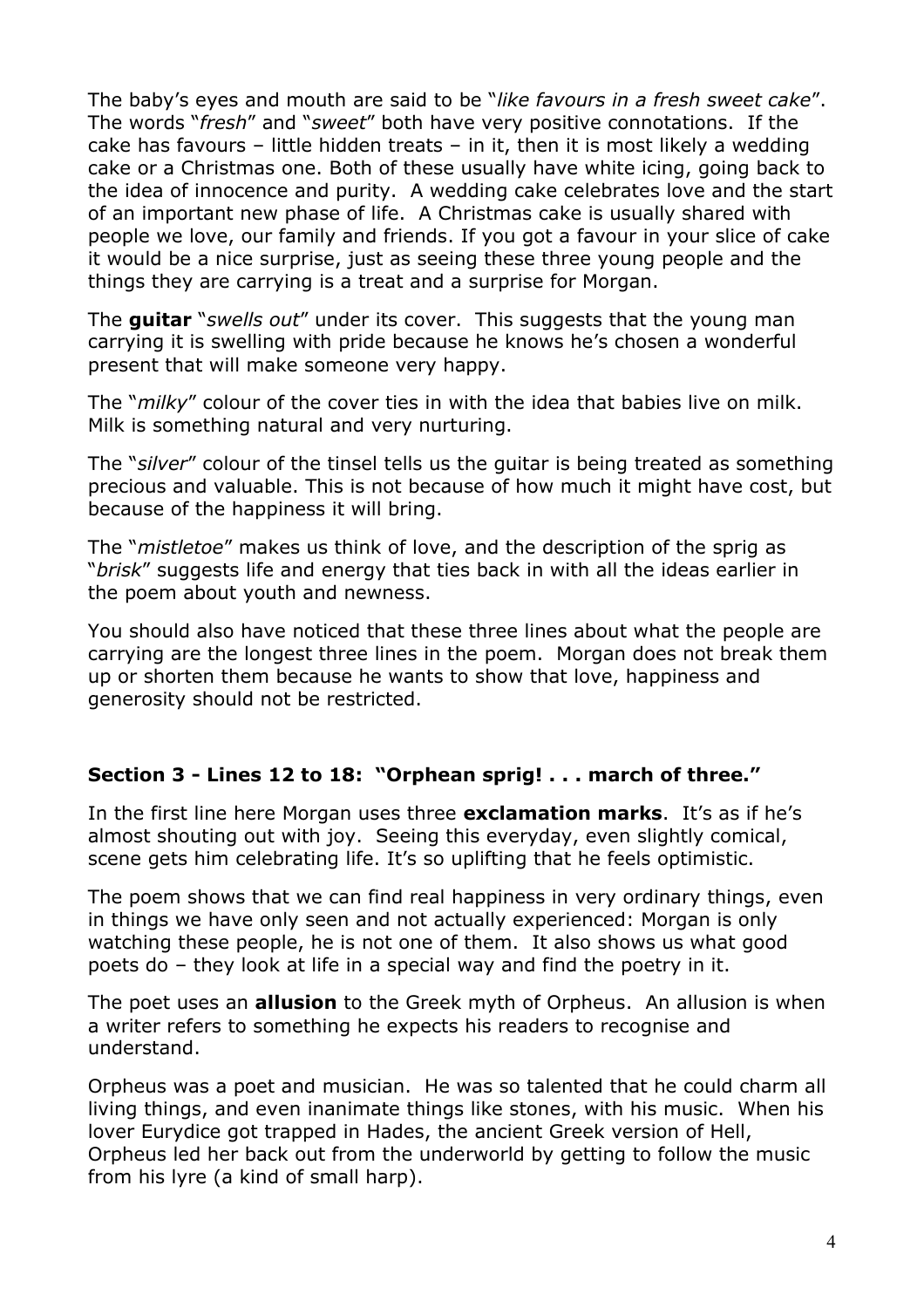So, when Morgan calls the sprig around the guitar "*Orphean*" he is saying music has the power to charm us, and even to lift us out of Hell.

There's humour in this line too. Aren't "*Melting baby!"* and "*Warm chihuahua!*" just quite funny phrases?

Morgan's next phrase, "*The vale of tears*" is another **allusion**, this time one that has become a well-known phrase, and which originally came from a hymn. The vale of tears means all the problems and troubles that are an unavoidable part of human life. The hymn says that only Jesus can help people cope with the vale of tears. Morgan however says that the sprig, the baby, and the dog, have enough joyful power to defeat the vale of tears.

This ties in with the note of doubt in the next line. It's Christmas, but Morgan, or his narrator, isn't totally sure about what to believe.

- Ouote the words that show us this uncertainty.
- How does this remind us of some lines in "Good Friday"? Quote those lines again.

This lack of sureness doesn't matter, because Morgan is so sure of the power of the sprig, baby and chihuahua. His **word choice** shows us this. He says fate "*abdicates*". This is a word that is only ever used about kings and queens, powerful and important people. To abdicate is to completely and utterly give up your power, to step down and know you can never step back up again. It also something the king or queen decides to do willingly. (If they are forced out of power, we would say they had been deposed.) Fate, faced with these three things, just decides to give up, to surrender all its power.

This is supported by his **line layout** too. In "Good Friday" we saw how the layout of the last few lines suggested the working man's unsteady legs. Now Morgan gets his line to look like this:

*Whether Christ is born, or is not born, you put paid to fate, it abdicates* 

*under the Christmas lights.*

The line itself almost abdicates, gives up and walks away.

Morgan goes on to make the baby, the sprig and the dog seem almost magical or supernatural because they defeat "*monsters*". This part of the poem again goes in threes. He talks about the "*march of three*" and the monsters give up in three ways: they "*go blank*", they "*are scattered back*" and they "*can't bear*" it.

The word "*march*" has two meanings. We call this **ambiguity**, which means that we have to keep both meanings in our head at once because the poet does not tell us that one is more right than the other. It makes us think of an army marching, which shows us how powerful these three are. But a march is also a kind of music, which ties in with the idea of a musical trio, and the fact that one of the three things being carried is a guitar.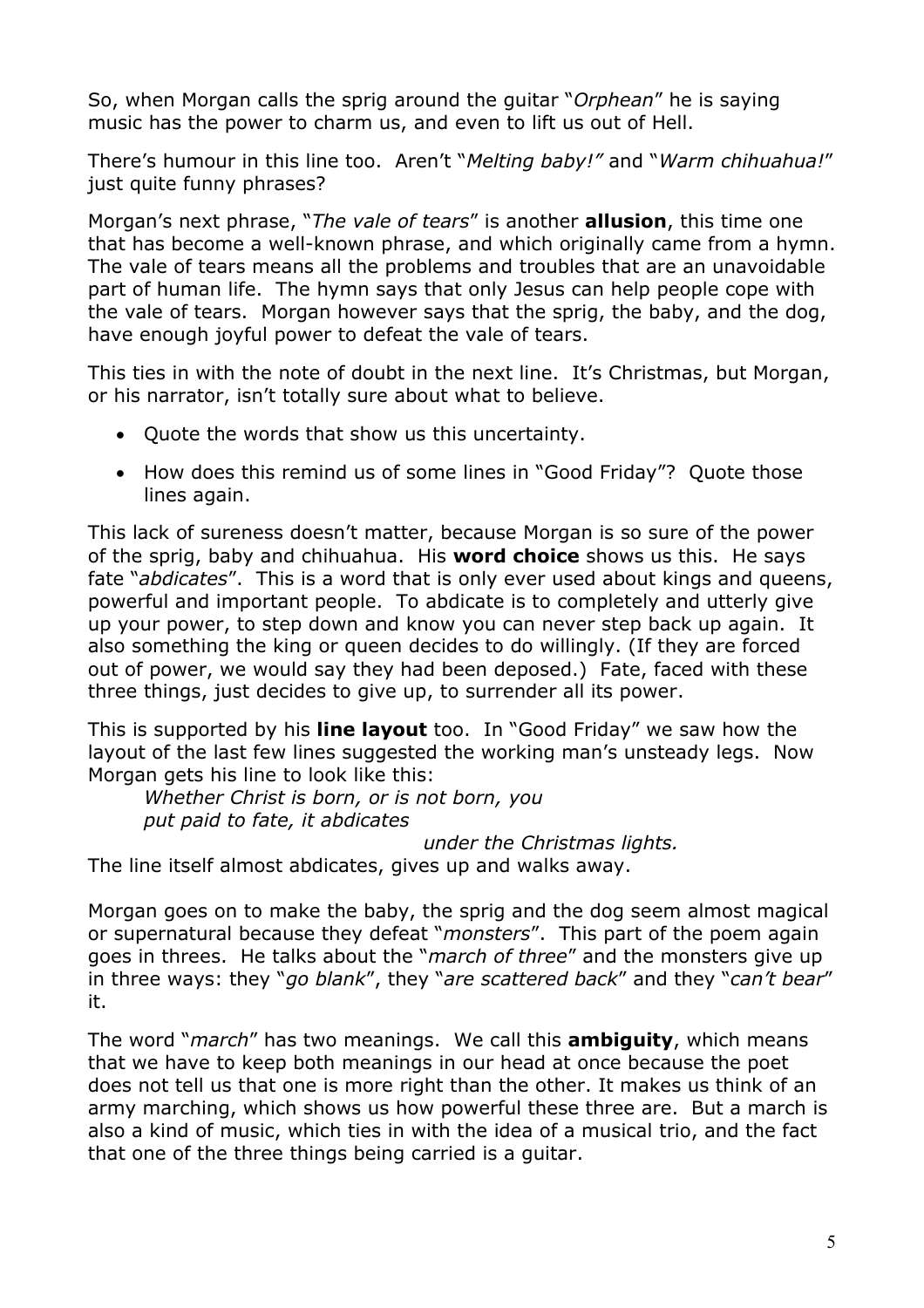### **Section 4 - Line 19 to the end: "- And the three . . . this winter's day."**

These lines begin with a **dash**. Did you even notice it? This dash is in fact the end of a **parenthesis** that began with an earlier dash at the end of line 2. Did you notice that one? In between these dashes we see the three young people and the things they are carrying.

There are two reasons Morgan encloses this main section of the poem in dashes.

- 1 The dashes **enclose** the whole encounter. They remind us how brief Morgan's sight of the trio is. In fact, he probably spent much less time looking at them than it takes us to read about him looking at them.
- 2 The dashes **protect and surround** the trio. They are powerful, but because joy is so rare in this world they should be protected as something precious.

There is another **parenthesis** in this last section of the poem, this time one made by the use of **brackets**. You'll find it in lines 20 to 22:

*(yet not vanished, for in their arms they wind the life of men and beasts, and music, laughter ringing them round like a guard)*

Once again the parenthesis protects these words. Very cleverly, this time the words are actually *about* protection. We are told that their laughter is "*like a guard*". It is also "*ringing round them*" which is another example of **ambiguity**. The laughter is "*ringing"* in the sense that it makes a ringing sound, it rings out. The laughter also surrounds them, goes around them in a ring, again protecting them. We might even see a hint of a wedding ring here, just like we saw a hint of a wedding cake earlier.

This bracketed parenthesis also gives Morgan a chance to contradict himself. He's just told us in line 19 that "*the three have passed, vanished in the crowd*". But now he tells us they have "*not vanished*". They may be lost in the crowd but their effect on him is lasting. We know it lasted because he went away and eventually wrote a poem about it. People are still reading that poem nearly 50 years later. The trio certainly have "*not vanished*".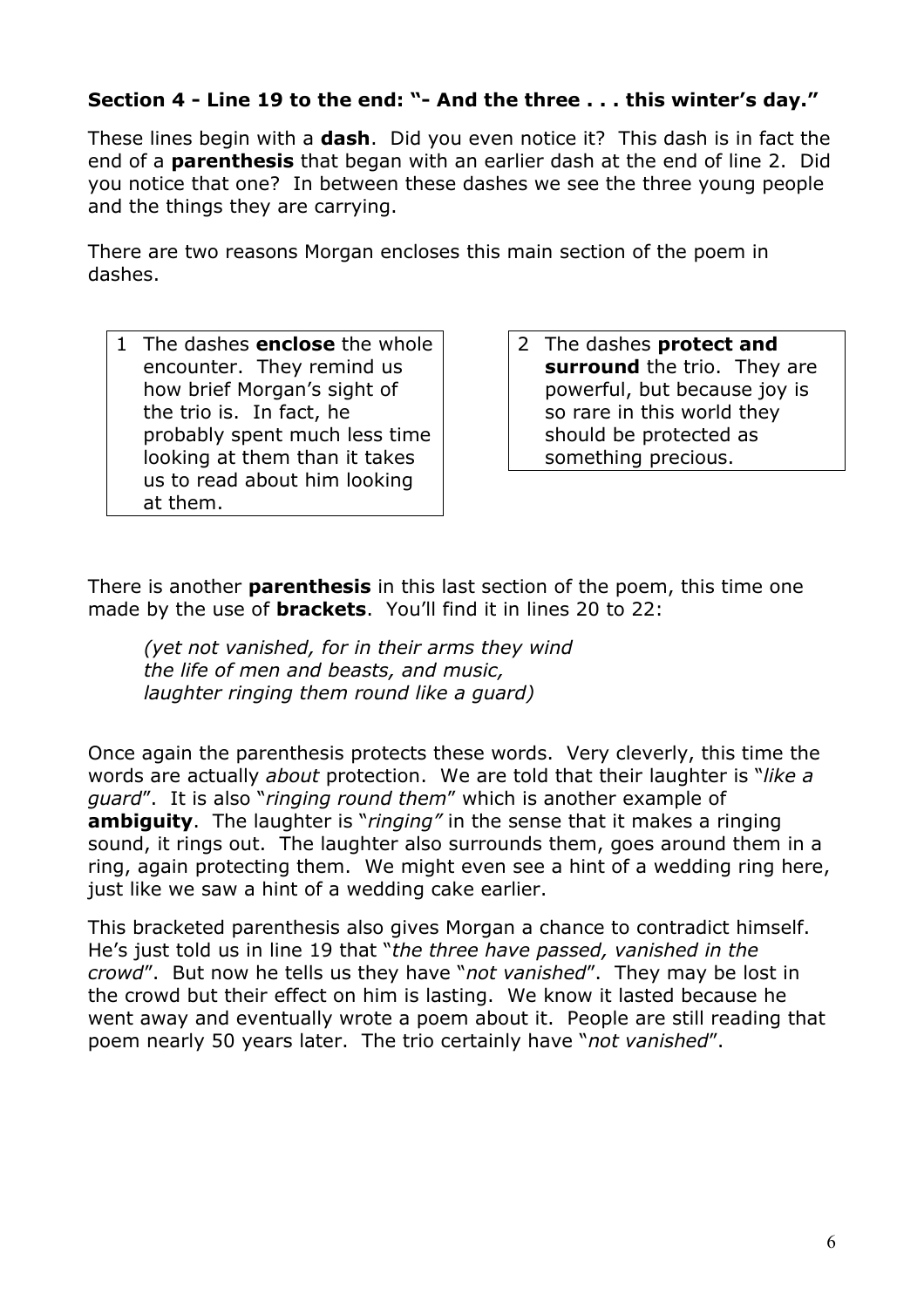So what can we say about this poem overall. What is Morgan's message? Try this for size:

Human life and love are special and sacred, with or without religion.

**ACTIVE LEARNING** Copy the above statement down in the centre of a sheet of paper. Around this, give all the proof you can find to back up this statement. Your evidence might be quotations from the poem or notes in your own words.

#### **Technique revision**

Now that you've worked your way through the material about "*Trio*" you should know the poem, and its techniques, very well. Here's a revision task.

**ACTIVE LEARNING** Take a large piece of paper. Mark it up into a grid like the one below. For every technique, fill in a quotation from the poem, and explain the effect it has on the reader. The first two boxes have been filled in for you.

| <b>Technique</b> | Evidence - quotation                | <b>Explanation of effect</b>                                                                                                                           |
|------------------|-------------------------------------|--------------------------------------------------------------------------------------------------------------------------------------------------------|
| title            | Trio                                | Means three people<br>together but also ha<br>connotations of being in<br>harmony with each other<br>and ties in with ideas<br>about music in the poem |
| realism          | Coming up Buchanan<br><b>Street</b> | Use of few exact details<br>early on makes the<br>whole poem seem real<br>and alive                                                                    |
| present tense    |                                     | Makes the poem seem<br>immediate and engaging                                                                                                          |
| symbol           |                                     | Continue yourself                                                                                                                                      |

You can carry on the rest of the table yourself. You'll need a big bit of paper, maybe two, as you need to add the following techniques:

For a grid about "Trio" you need to work with the following techniques: